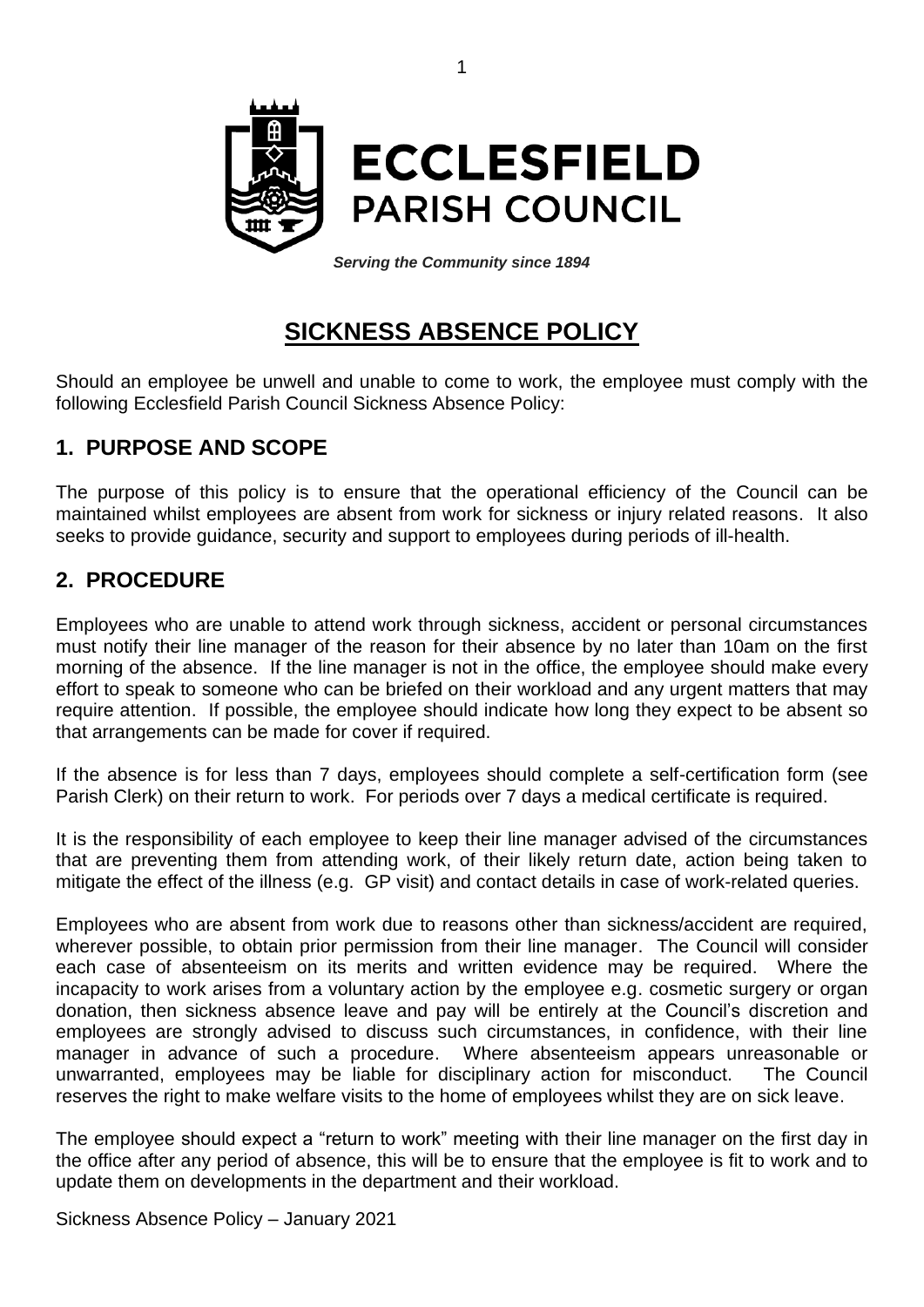# **3. SICKNESS PAY**

Sick pay will be paid in accordance with employee's length of service as outlined in their contract.

SSP is paid where applicable at the current rate.

### **4. LONG TERM OR FREQUENT SHORT-TERM ABSENCE PROCEDURE**

This procedure is designed to outline the process where an employee is absent due to sickness on a long-term or frequent short-term basis. The discussions and investigations will review the employee's capability or capacity to undertake the work. The aim is to ensure fair treatment for all.

The procedure is non-contractual and does not form part of the terms and conditions of employment with the Council. The procedure may be amended from time to time.

### **4.1 PRINCIPLES**

a) Sickness absence issues will be dealt with sympathetically and sensitively, whilst also recognising the requirements of the Council and the impact of the absence on others.

b) The line manager will maintain periodic contact during the period of sickness absence.

c) A full review, normally including medical reports, will be undertaken in each case.

d) All periods of sickness absence (after the first seven days self-certification period) must be certificated by a medical practitioner ("sick note") and in some cases, the employer may request certification for periods of absence of fewer than 7 days, in which case it will pay the appropriate fee to the medical practitioner issuing the certificate.

e) The employee will be consulted at each stage of the procedure, to establish the true medical position and in order that the situation can be reviewed in full.

f) The employee will be advised if their employment may be at risk.

g) Throughout the procedure, discussions should take place on any reasonable adjustments that might be considered, to enable the employee to return to work.

h) Where possible, appropriate assistance will be provided to help the employee to return to work.

i) In cases of long-term ill health, the Council will, where possible, hold employment open for up to one year.

j) In all cases before taking a decision to terminate an employee's contract on grounds of ill health, managers will take into account:

- Any representations from employees, including additional medical information.
- The employee's length of service.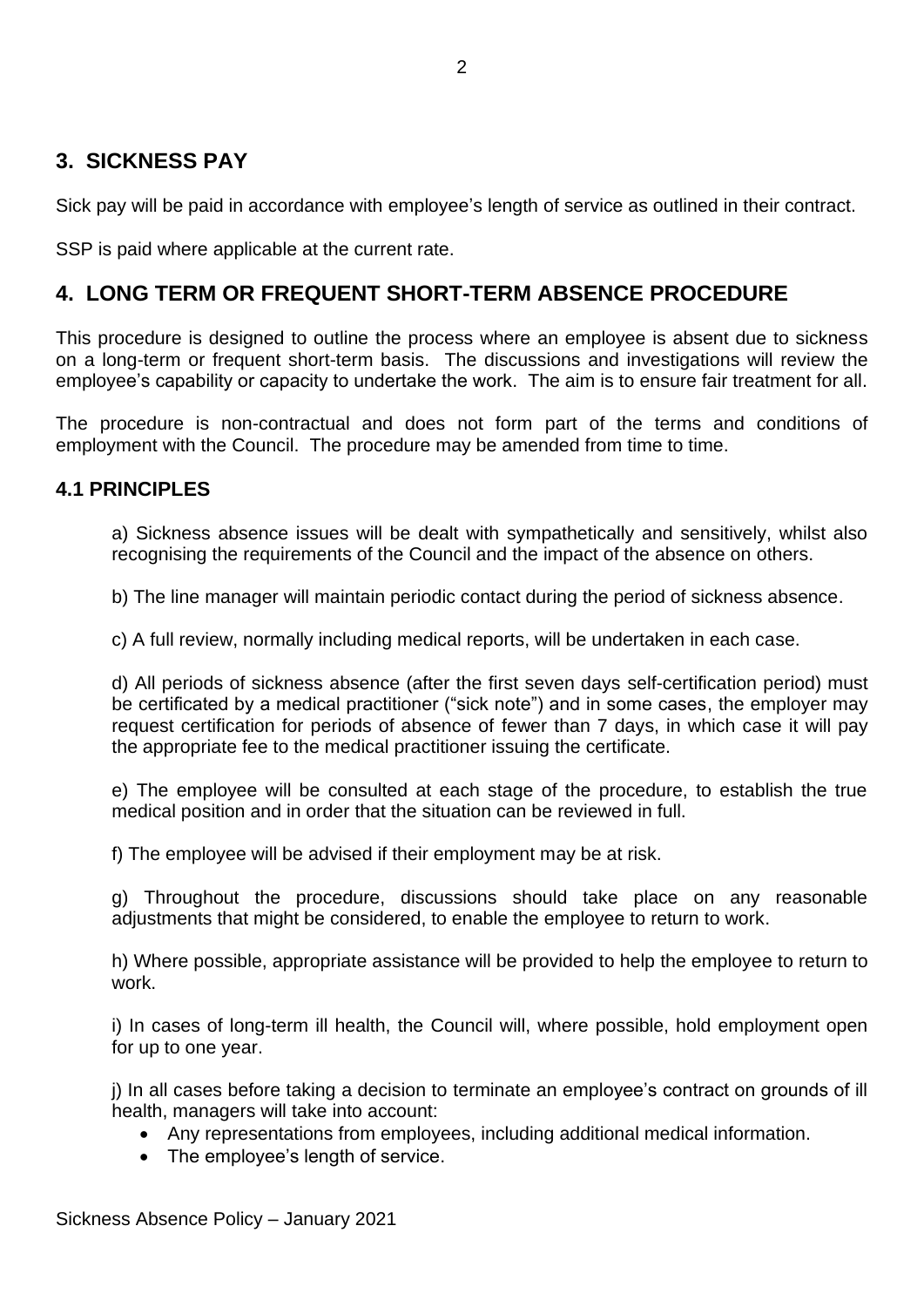- The employee's most recent health situation and the likelihood of an improvement in attendance.
- Whether it is possible to hold the job open for longer and the effect of past and future absences on the Council.
- The availability of suitable alternative work or working hours.
- Any other reasonable adjustments which could be reasonably expected to facilitate their return.
- The impact of the Disability Discrimination Act 1995 (as amended) on the particular case, and whether this may have a bearing on the actions to be taken.

k) The employee will be informed of the right of appeal against any decision taken to terminate his or her contract of employment.

l) At all formal stages of the procedure, the employee may be accompanied by a colleague or trade union representative.

m) Where it is clear early on that the employee will not be well enough to return to work, and after consultation with the employee, the employee's contract may be terminated prior to stage 3 of the procedure, but not before the employee's sick pay has expired.

n) Where there is reason to believe that the employee is absent due to misconduct rather than genuine sickness, the matter will be dealt with as a disciplinary matter under the Disciplinary Procedure.

#### **4.2 INFORMAL MEETING**

Absence levels will generally start to be of concern to managers at the following trigger points:

- 3 absences in a 12-week period
- 10 days intermittent absence over the past 12 months
- 3 weeks continuously off sick

Where this is the case, managers will normally discuss absence levels with the employee. The aim will be to encourage the employee to understand the manager's concerns and to agree ways, if possible, of improving the situation. If the employee has been of sick continuously, or if there appears to be an underlying health problem, the Council will arrange for a GP's report (or a report from another medical specialist as appropriate). The employee's written permission must be given before the medical practitioner is approached.

The Council shall have the right at any time to require the employee to submit to an examination by an independent medical practitioner selected by the Council, to obtain a confidential report on the employee's condition from such practitioner and to discuss with such practitioner the findings of his/her examination and his/her prognosis of the employee's likely recovery and or fitness to resume work and any recommended treatment.

### **4.3 THE PROCEDURE**

#### **4.3.1 STAGE ONE – first formal meeting**

A first formal meeting will be arranged where:

Sickness Absence Policy – January 2021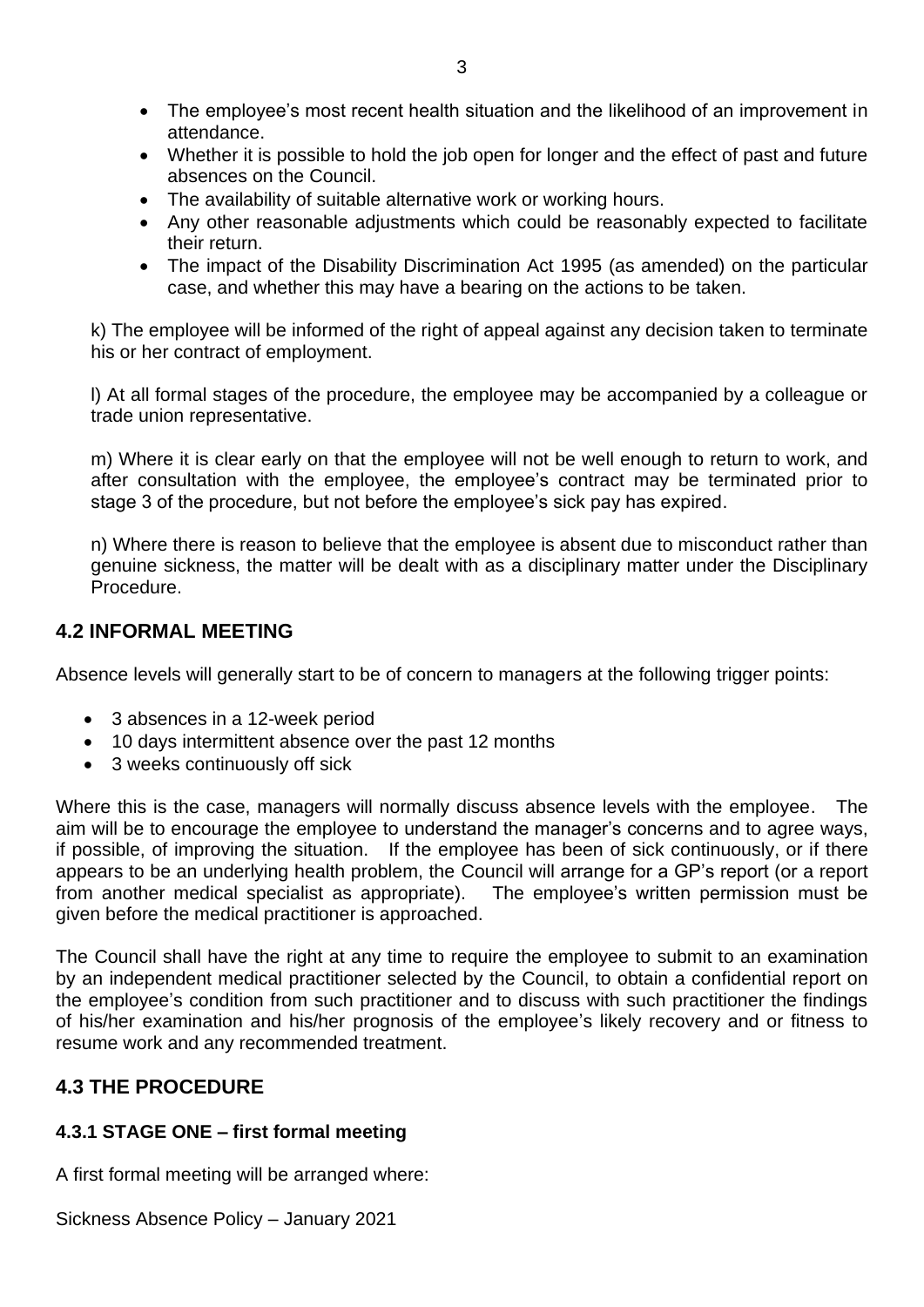- In the case of long-term sickness absence, there is no clear date of return.
- In the case of frequent short-term sickness absence, there has been no improvement in the weeks subsequent to the informal meeting.

The line manager will notify the employee in writing of the meeting to discuss the employee's sickness absence. The employee will be advised of the concerns and that this is the first formal stage of the procedure. He or she will be advised of the right to be accompanied by a colleague or trade union representative and will be given the opportunity to state his or her point of view.

Medical reports may normally be reviewed to assess whether there is any underlying health problem, and if so, what this is. Alternatively, permission to access medical records may be sought at this meeting.

There will be a discussion on ways to assist the employee to return to work, where appropriate. Unless there is a clear date for return (e.g. in the case of a broken limb), the manager should advise the employee that employment cannot be held open indefinitely. He or she should state that there will normally be two further meetings, after which the employee's contract may need to be terminated on grounds of capability.

The issues discussed at the meeting will be recorded and a date set for a second formal meeting.

### **4.3.2 STAGE TWO – Second formal meeting**

The employee will be informed in advance of the meeting in writing and advised that he/she may be accompanied by a colleague or trade union representative. At the meeting the employee's absence will be reviewed. Medical reports will be reviewed again where appropriate. An up-todate medical report will normally be sought prior to the second formal meeting; the report will be discussed at the meeting.

If at the second formal meeting, the employee's absence is still a cause for concern, the manager should advise the employee that there will be one further meeting, after which the employee's contract may need to be terminated on grounds of capability.

The issues discussed at the meeting will be recorded and a date set for a third formal meeting.

#### **4.3.3 STAGE THREE – Third formal meeting**

The employee will be informed of the meeting in writing and advised of his/her right to be accompanied by a colleague or trade union representative. The meeting will be held by the Chairman of the Council. A letter will advise the employee that it is possible that termination of employment on the grounds of ill health may be an outcome of the meeting, but that the employee will have the opportunity to state his/her point of view, which will be fully considered.

Medical information should again be reviewed at this meeting. The employee's absence should be discussed again. An up-to-date medical report will be sought prior to the third formal meeting and the employee should be asked for his or her views. The report will be discussed at the meeting. Where there is any lack of clarity, or a dispute on the medical information, a second, independent medical report may be sought.

If absence levels have not reduced at this stage and if the hearing manager believes, on an assessment of medical information and after discussion with the employee, that there is no

Sickness Absence Policy – January 2021